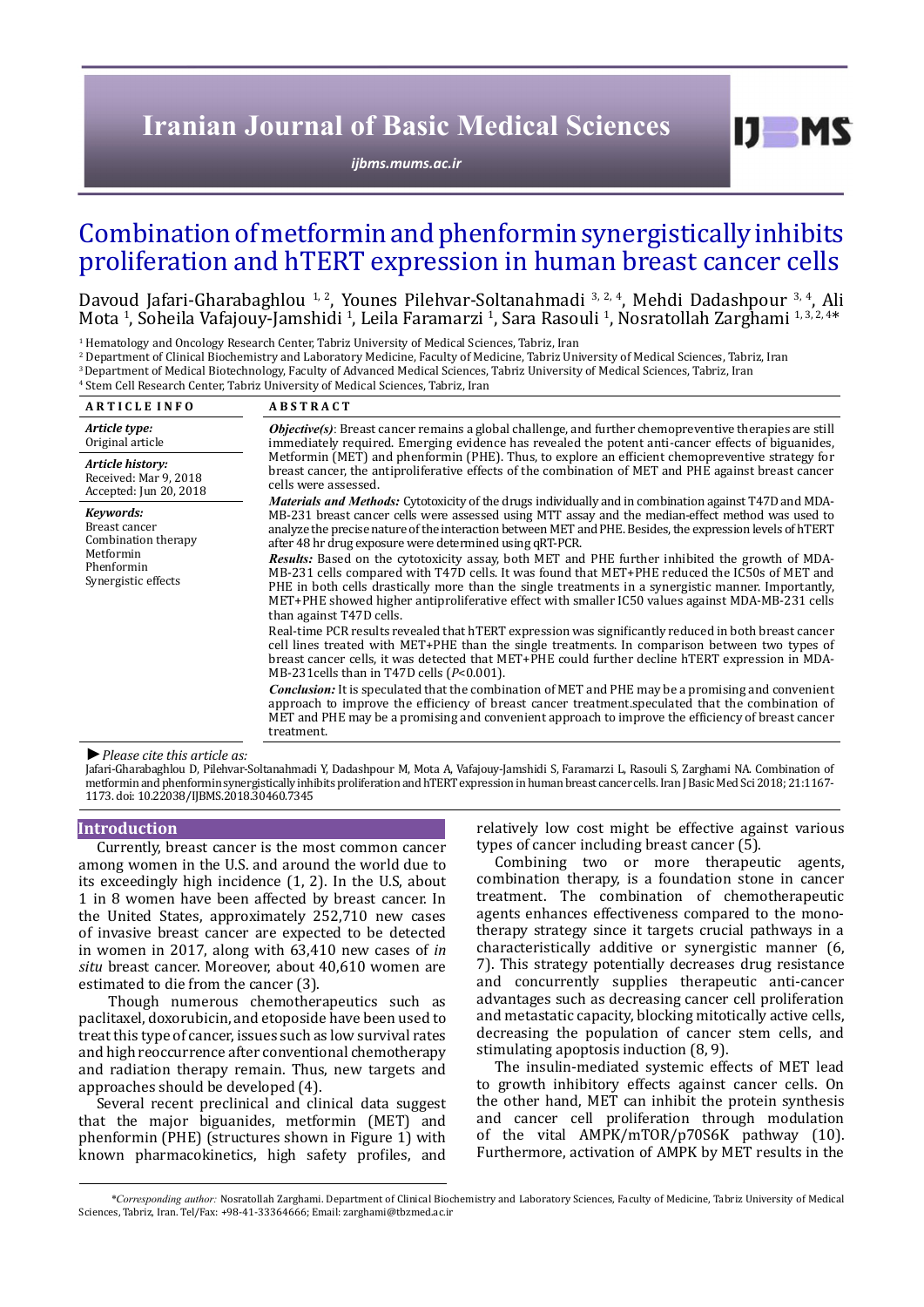

**Figure 1.** Chemical structures of (A) metformin and (B) phenformin

p53 phosphorylation, down-regulation of EGFR, cell cycle arrest, apoptosis induction, inhibition of activated ERK1/2, and autophagy (11). Both MET and PHE are biguanides with similar mechanisms of action (12). But the two drugs differ in potency. MET is functional in the liver, whereas PHE is able to get into cells easily and can affect many types of cells (5).

Telomerase has been known as an attractive therapeutic target for treatment of different cancers, as it preserves tumor cell division and survival and decreasesapoptosisinduction (13-15). It has been shown that telomerase is active in 90% of breast carcinomas and 85% of human cancers, while in normal cells it is not active or detectable (16). Inhibition of telomerase activity especially its catalytic subunit, hTERT (human telomerase reverse transcriptase), in cancer cells may reactivate telomere shortening and might be a hopeful target in breast cancer treatment (17, 18).

Although MET and PHE have been revealed to display anti-cancer effects, the combination of both might show more efficient treatment of breast cancer. Therefore, in the present work, we took a step to survey the inhibitory effect of MET and PHE combination in the growth of T47D and MDA-MB-231 human breast cancer cell lines with a possible mechanism of telomerase inhibition.

## **Materials and Methods**

### *Chemicals and reagents*

Human breast cancer cell lines (T47D and MD-MB-231) were prepared from the cell bank of the Pasteur Institute of Iran. [phenformin](https://www.google.com/url?sa=t&rct=j&q=&esrc=s&source=web&cd=1&cad=rja&uact=8&ved=0ahUKEwjwxdWTpbvYAhUrMJoKHTbTDd8QFggnMAA&url=https%3A%2F%2Fen.wikipedia.org%2Fwiki%2FPhenformin&usg=AOvVaw0Jf3XhmRbrEBu5ht7nOiKc), metformin, streptomycin, and dimethyl sulfoxide (3- (4,5-Dimethylthiazol-2 yl)-2,5 diphenyltetrazolium bromide (MTT) powder were supplied by Sigma-Aldrich; RPMI 1640 and fetal bovine serum (FBS) were purchased from Gibco BRL (Life Technologies, Grand Island, NY, USA); sodium bicarbonate and penicillin G were purchased from Merck (Darmstadt, Germany); First Strand cDNA Synthesis Kit was purchased from Fermentas (Vilnius, Lithuania); and SYBR Green was purchased from Roche (Germany). All chemicals were used without further purification.

### *In vitro* **cytotoxicity**

RPMI 1640 medium supplemented with 10% FBS and 1% penicillin/streptomycin were used to culture T47D and MDA-MB-231 breast cancer cells. The cells were incubated in a humidified atmosphere containing 5% CO<sub>2</sub> at 37 °C.

Cytotoxic activity was studied using MTT cell viability assay after 48 hr treatment of cells with [MET,](https://www.google.com/url?sa=t&rct=j&q=&esrc=s&source=web&cd=1&cad=rja&uact=8&ved=0ahUKEwjwxdWTpbvYAhUrMJoKHTbTDd8QFggnMAA&url=https%3A%2F%2Fen.wikipedia.org%2Fwiki%2FPhenformin&usg=AOvVaw0Jf3XhmRbrEBu5ht7nOiKc) PHE, and their mixture. Metabolically active cells decrease the tetrazolium constituent of MTT to purple colored formazan crystals. Briefly,  $2 \times 10^4$  cells/well were cultivated in 96-well plates for 24 hr and then, treated with serial concentrations of [MET](https://www.google.com/url?sa=t&rct=j&q=&esrc=s&source=web&cd=1&cad=rja&uact=8&ved=0ahUKEwjwxdWTpbvYAhUrMJoKHTbTDd8QFggnMAA&url=https%3A%2F%2Fen.wikipedia.org%2Fwiki%2FPhenformin&usg=AOvVaw0Jf3XhmRbrEBu5ht7nOiKc) (0, 1, 5, 10, 15, 20, and 25 mM), PHE (0, 0.1, 0.5, 1, 1.5, 2, and 2.5 mM)

and MET+PHE. After 48 hr exposure time, the medium was replaced with fresh medium and 2 mg/ml of MTT was added to each well and plates were covered with aluminum foil and incubated for 4 hr at 37 °C. Thereafter, the content of the wells was removed and 200 μl pure DMSO and 25 μl Sorensen's glycine buffer were added. In the next step, the absorbance of each well was read at 570 nm using ELISA plate reader (Bio-Tek Instruments) with reference wavelength of 630 nm.

### *RNA extraction, cDNA synthesis, and real-time PCR*

In this research, the mRNA level of the hTERT gene was studied, using real-time RT-PCR. T47D and MDA-MB-231 cells were treated with different concentrations of [MET](https://www.google.com/url?sa=t&rct=j&q=&esrc=s&source=web&cd=1&cad=rja&uact=8&ved=0ahUKEwjwxdWTpbvYAhUrMJoKHTbTDd8QFggnMAA&url=https%3A%2F%2Fen.wikipedia.org%2Fwiki%2FPhenformin&usg=AOvVaw0Jf3XhmRbrEBu5ht7nOiKc), PHE, and MET+PHE for 48 hr. After drug exposure time, total RNA was isolated using the Trizol reagent by referring to the manufacturer protocol. Then, the quantity and quality of total RNA were assessed based on OD260/280 ratio measurements and electrophoresis on 1.5% agarose, respectively. To gain cDNA, equal amounts of RNA were taken from all samples and reverse transcribed using RevertAid First Strand cDNA Synthesis Kit (Thermo scientific). Next, the level of hTERT gene expression was determined by the quantitative real-time PCR method using specific primers (Takapou Zist Co, Iran) (Table 1), and Hot Taq EvaGreen qPCR Mix was used according to the manufacturer's protocol. The program for real-time PCR reaction was as follows; initial denaturation at 95 °C for 10 min, followed by cycles of denaturation at 95 °C for 15 sec, annealing at 60 °C for 30 sec, and extension at 72 °C for 30 sec. Finally, amplicons were measured by melting curve analysis of 70 °C to 95 °C. The realtime PCR efficiencies were determined for each gene. Relative hTERT expression levels were normalized by a housekeeping gene, β-actin, and calculated by this formula: normalized relative ratio *=*2 - *ΔΔ*Ct.

### *Statistical analysis*

All experiments were done in three replicates and values displayed are representative for at least three independent experiments. Graph Pad Prism 6.7 was used for statistical analysis. All results of the experiments were expressed as the mean ± standard deviation (Mean ± SD). Levels of the statistical significance were measured using the paired Student t-test when comparing two groups, or by two-way ANOVA. *P*-values less than 0.05 were considered significant.

# **Results**

## *Cytotoxicity and synergistic effect*

MTT assay was applied to assess the cytotoxic effects of MET, PHE and MET+PHE on T47D and MDA-MB-231 breast cancer cells after 48 hr treatment. The results showed that both MET and PHE significantly inhibited

**Table 1.** Forward (F) and Reverse (R) primer sequences of hTERT and β-actin used in real-time PCR

| Genes   | Sequences                                                          | PCR product size (pb) |
|---------|--------------------------------------------------------------------|-----------------------|
| hTERT   | F: 5'-CCCATTTCATCAGCAAGTTTGG-3'<br>R: 5'-CTTGGCTTTCAGGATGGAGTAG-3' | 94                    |
| ß-actin | F: 5'- GGTGAAGGTGACAGCAGT-3'<br>R: 5'- TGGGGTGGCTTTTAGGAT -3'      | 154                   |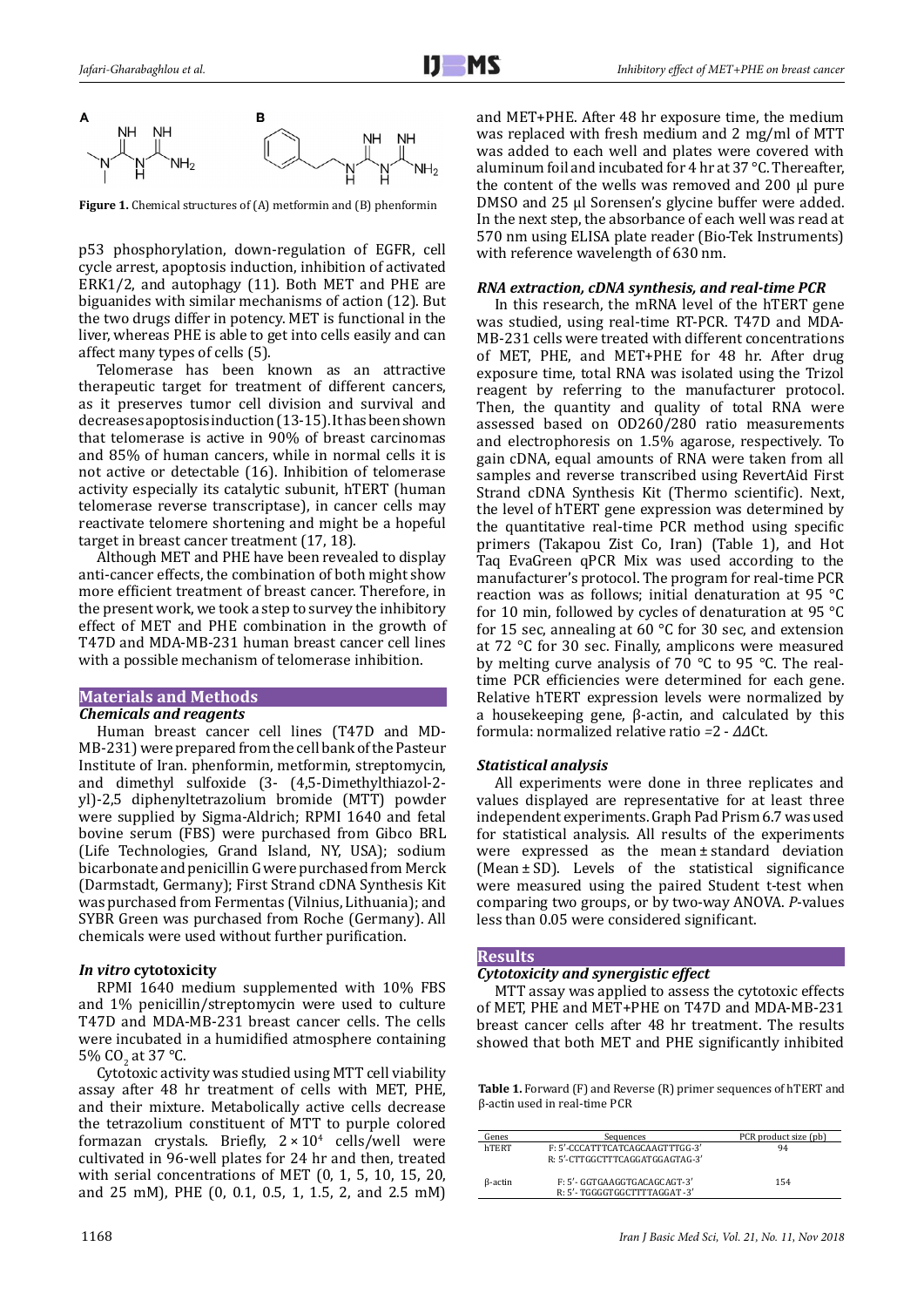



**Figure 2.** Effects of metformin, phenformin, and metformin+phenformin on breast cancer cell viability. (A) T47D and (B) MDA-MB-231 cells were treated with metformin, phenformin, and a combination of both drugs. Cell viability was measured using MTT assay after 48 hr treatment. Data represented are from three independent experiments

T47D and MDA-MB-231 cell growth in a dose-dependent manner (Figure 2).

Table 2 shows the IC50 and combination index  $(Cl_{\text{eq}})$  values for the drug formulations against MDA-MB-231 cells for 48 hr incubation time. Based on the data analysis of the cytotoxicity assay, the IC50s of both MET and PHE for MDA-MB-231 cells were lower than T47D cells, indicating enhanced sensitivity of the TN phenotype. Also, it was found that the combination of MET and PHE led to a drastic reduction in IC50s of MET and PHE in two cell types relative to the single treatments. According to the IC50 values, MET and PHE in combination form showed higher antiproliferative effect with smaller  $IC_{50}$  values against MDA-MB-231 cells relative to the T47D cells.

The precise nature of the interaction between MET and PHE in combination form was further analyzed by the median-effect method, where the CI values higher than, equal to, or lower than 1 indicate antagonism, additivity, or synergism in drug combinations, respectively (19). According to the combination index plot, the CI50s of MET+PHE for T47D and MDA-MB-231 cells were determined to be 0.85 and 0.55, respectively, which confirmed that the combination of MET and PHE had a synergistic effect against the proliferation of the cells (Figure 3). However, MET+PHE combination showed better synergistic growth inhibitory effect against MDA-MB-231 compared to T47D cells.

## *hTERT expression*

To further explore the mechanisms involved in MET and PHE combination-mediated inhibition of breast cancer cells, qRT-PCR was applied to measure the expression levels of the hTERT gene. Therefore, the expression levels of the gene were determined after 48 hr drug treatment of breast cancer cells.

Real-time PCR results showed that various concentrations of MET and PHE inhibited hTERT gene expression in T47D and MDA-MB-231 cells in a dosedependent manner. As shown in Figure 4, significant

**Table 2.** IC<sub>50</sub> and combination index (CI<sub>50</sub>) values for the drug formulations against T47D and MDA-MB-231 cells for 48 hr incubation time



**Figure 3.** Synergistic inhibitory effects of metformin+phenformin on the growth of (A) T47D and (B) MDA-MB-231 breast cancer cells. Combination index (CI) was calculated by isobologram analysis using the Chou-Talalay method. CI =1, additive effect; CI <1, synergistic effect; CI >1, antagonistic effect. Data represented are from three independent experiments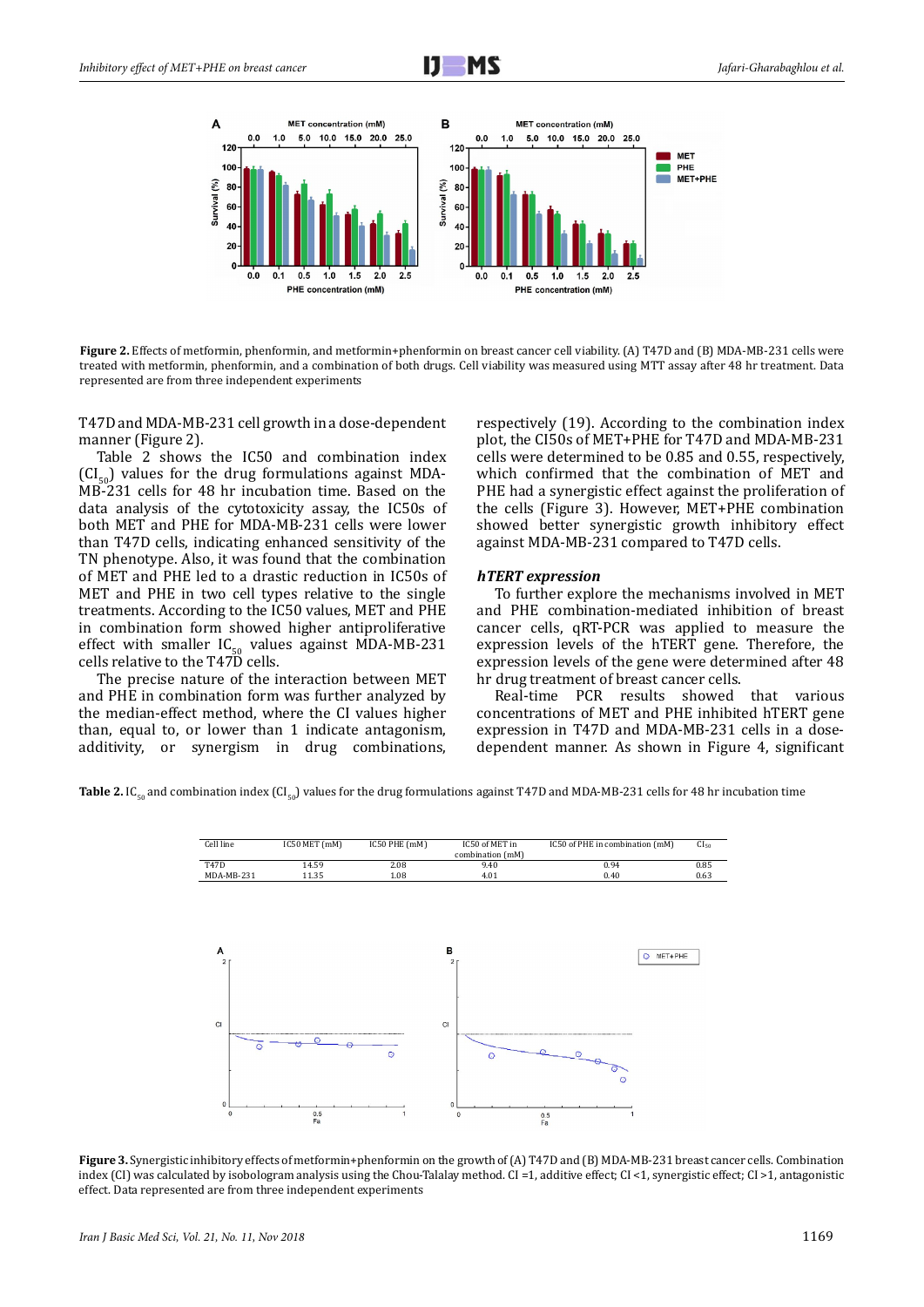

**Figure 4.** Inhibitory effects of metformin, phenformin, and metformin+phenformin on expression levels of hTERT in T47D and MDA-MB-231 breast cancer cells. \**P*< 0.05 and \*\**P*< 0.01 are the statistical differences between the combination form and individual drugs. Data represented are from three independent experiments

reduction of hTERT expression was found in both breast cancer cell lines treated with MET+PHE compared with the single treatments. In comparison between two types of breast cancer cells, it was detected that the combination of MET and PHE could further decline hTERT expression in MDA-MB-231cells compared with T47D cells (*P*<0.05).

# **Discussion**

In the current work, the cytotoxic effects of MET and PHE combination were assessed against T47D and MDA-MB-231 breast cancer cells. The investigation revealed high capability of the combination to decrease the proliferation of breast cancer cells through suppression of hTERT expression.

We found that MET and PHE single treatments displayed antiproliferative effects against both types of breast cancer cells in a dose-dependent manner. The findings are consistent with those from previous reports that revealed the inhibitory activity of MET and PHE on the growth of different types of breast cancer cell lines (20-22).

In agreement with previous reports, it was found that PHE has higher cytotoxicity towards the breast cancer cells compared with MET. Orecchioni and colleagues found that both MET and PHE activated AMPK, inhibited Complex 1 of the respiratory chain, and induced apoptosis of breast cancer cells and human white adipose tissue (WAT) progenitors (5). In co-culture, the biguanides inhibited the production of several angiogenic proteins. Also, the biguanides inhibited the local and metastatic growth of triple negative and HER21 breast cancer in immune-competent and immune-deficient mice orthotopically injected with breast cancer. It was found that PHE was significantly more potent compared to MET against breast cancer models both *in vitro* and *in vivo*, evidently since MET needs an organic cation transporter (OCT) to penetrate cancer cells (12).

As a therapeutic for diabetes, PHE application was withdrawn from clinical application in relatively few countries in the late 1970s, due to a higher incidence of lactic acidosis in patients with renal failure relative to MET treatment, however, it was recently reported that supplementation of PHE with 2-deoxyglucose may prevent the risk of lactic acidosis (23). Hence, considering cancer therapy would be absolutely different from its

previous clinical application for diabetes, PHE might be re-inspected as a potential anti-cancer agent to prevent and treat various cancers.

MDA-MB-231 is a triple-negative breast cancer (TNBC) cell line with aggressive features and resistant to several anti-cancer drugs. Furthermore, MDA-MB-231 cells are for p53 and tumor-suppressor kinase LKB1, which make the cells even more resistant to anticancer agents (24). LKB1 is a key upstream kinase of the energy-sensing enzyme AMPK. It is thought that MET in culture conditions with high concentrations of glucose stimulates AMPK through an LKB1-dependent mechanism, which blocks mTOR, causing a powerful inhibition of cell proliferation in several types of cancer cells specially non-TN breast cancer cells (21, 25, 26). However, it is possible that normoglycemia normoglycemic conditions may be involved in the level of inhibitory efficiency of MET against cancer cells, potentially even in LKB1-deficient cells. Zordoky and colleagues revealed that normoglycemic conditions sensitize the LKB1-deficient cells such as MDA-MB-231 cells to the antiproliferative effect of MET via an AMPKdependent mechanism (27). In accordance with these results, our MTT findings presented that MDA-MB-231 cells were more sensitive to MET and PHE in free and combined forms relative to T47D cells in normoglycemic conditions.

In this study, we evaluated whether combining MET with PHE has a greater cytotoxicity effect against T47D and MDA-MB-231 breast cancer cells than the single treatment of the drugs. Our results suggest that MET and PHE in combination form were strongly effective in killing the cancer cells. The combination of MET and PHE markedly decreased cell growth in two breast cancer cell types relative to the single treatments in a synergistic manner.

The combination of MET with chemotherapeutic agents such as paclitaxel, carboplatin, epirubicin, doxorubicin, 5-FU, and cyclophosphamide have been extensively reported (28-30). Recent data showed that MET in combination with trastuzumab killed cancer stem cells and inactivated ErbB2/IGF-1R interactions in a synergistic manner via inhibiting Src kinase and/ or PI3K/Akt pathway, causing overwhelming primary resistance to trastuzumab in HER2 positive breast cancer cells (31, 32). Researchers showed that MET reduced migration and invasion of cancer cells in tamoxifen-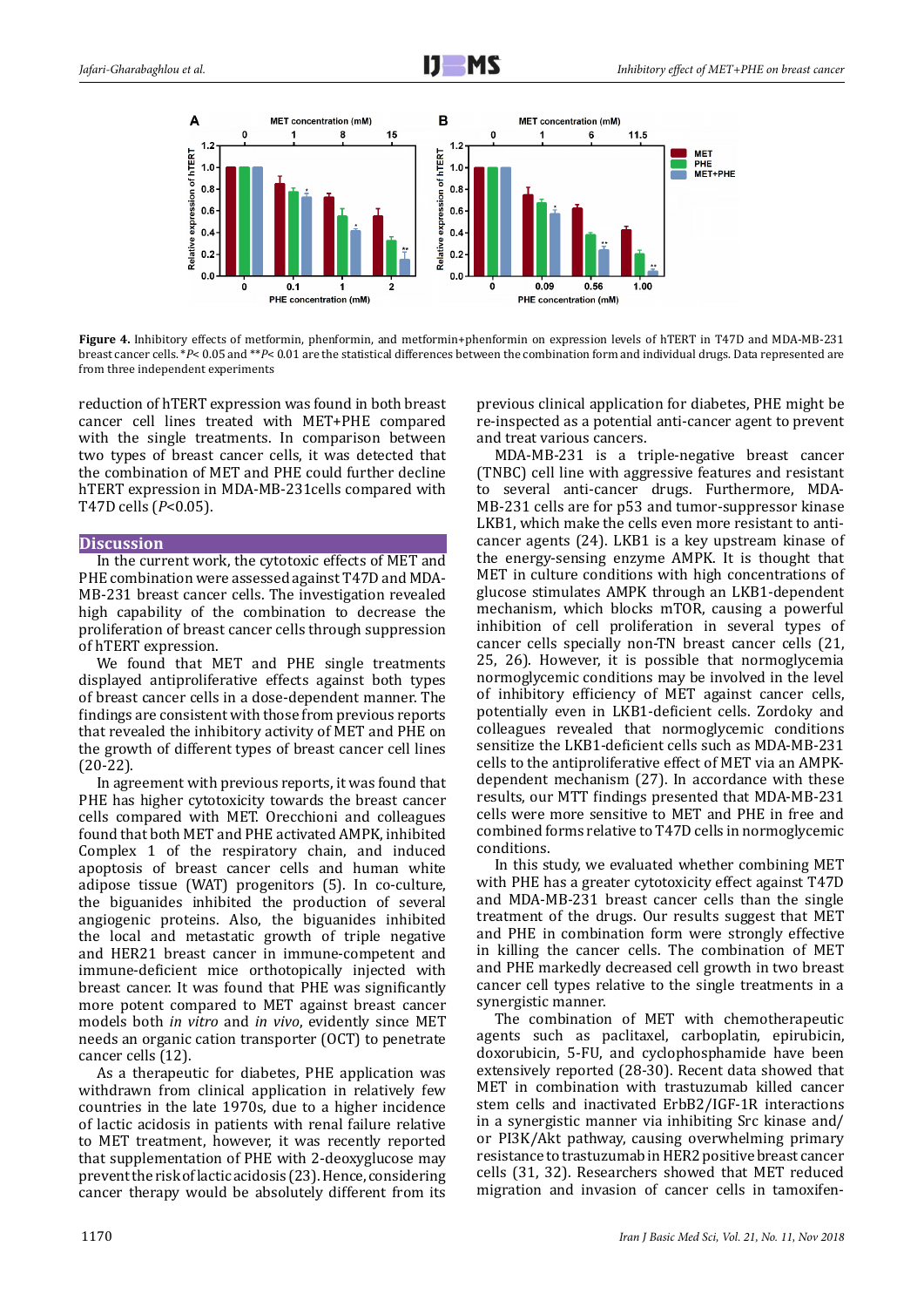resistant breast cancer cells and in combination with tamoxifen synergistically inhibited proliferation of ER-positive breast cancer via Bax/Bcl-2 and AMPK/ mTOR/p70S6K pathways (33, 34). It was found that the combination treatment of MET and paclitaxel arrested in the G2/M phase, increased apoptosis and reduced cell proliferation in MCF-7 breast cancer cells (35).

In one of the few studies, PHE plus oxamate (LDH; lactate dehydrogenase inhibitor) was assessed against various cancer cell lines including breast cancer, tonsil epithelial cancer, melanoma, and colon cancer (36). It was found that PHE and oxamate have synergistic antitumor effects via concurrent inhibition of mitochondria complex I and LDH in the cytosol, following acceleration of the production of reactive oxygen species (ROS). Oxamate in combination with PHE repressed LDH activity and lactate production by cells, resulting in prevention of lactic acidosis, which is a main side effect of biguanides, and rapidly encouraged cancer cell death through reducing ATP production and overproduction of ROS.

Remarkably, MET experiences a variety of molecular mechanisms when it merges with various anti-cancer agent drugs. Inhibition of HIF-1, p-gp, and MRP1 expression plays a major function and is the major mechanism of MET when combined with anti-metabolites. On the other hand, activation of the AMPK/mTOR pathway is the major mechanism of MET in combination with hormone modulating drugs (37). Additionally, the synergistic effect of MET in combination with cisplatin was exerted through induction of apoptotic mitochondria and nucleus (38). In contrast, down-regulation of cholesterol biosynthesis is considered the molecular base of the anticancer effect of MET and taxane combination (37). Therefore, an exact survey of molecular mechanisms of MET in combination with various anticancer agents is crucial to comprehend its synergistic inhibitory effects and aid for personalized administration.

To explore the mechanisms involved in MET and PHE combination-mediated inhibition on breast cancer cells, the expression levels of the hTERT gene were assessed and our data suggest that the synergistic cytotoxic activity of the combination involves simultaneous inhibition of hTERT expression. Based on a study by Cantrell *et. al.*, telomerase activity can be regulated through MET treatment in various cancer cells. It was shown that MET strongly inhibits proliferation of endometrial cancer cells in a dose-dependent manner. Moreover, MET caused hTERT reduction, G1 arrest, and apoptosis induction (39).

In the present study, the alteration in hTERT expression levels was surveyed to explain the molecular mechanism of MET and PHE combination-mediated synergistic anticancer effects. Nevertheless, deep exploration is required to provide exact mechanisms involved in the synergistic anticancer effects of the combined MET and PHE. Furthermore, considering some hurdles such as poor water solubility and low cellular uptake, which limit the effectiveness of the drugs, using co-nanodelivery systems may improve their bioavailability and cause strong synergistic anticancer effects against breast cancer cells (40-42).

## **Conclusion**

The present work revealed that the combination of MET and PHE synergistically exerts growth inhibitory effects against T47D and MDA-MB-231 breast cancer cells through down-regulation of hTERT expression levels*.* According to these results, it can be suggested that the combinatorial chemotherapy based on MET and PHE may be a rational and cost-effective strategy for breast cancer therapy.

## **Acknowledgment**

ful to their colleagues at the Department of Clinical Biochemistry and Laboratory Sciences, Faculty of Medicine, Tabriz University of Medical Sciences, Tabriz, Iran, for their kind help in performing the experiments.

# **Conflicts of Interest**

The authors disclose no conflicts.

## **References**

1. Smith RA, Andrews KS, Brooks D, Fedewa SA, Manassaram-Baptiste D, Saslow D*, et al.* Cancer screening in the United States, 2017: a review of current American Cancer Society guidelines and current issues in cancer screening. CA Cancer J Clin 2017; 67:100-121.

2. Rami A, Zarghami N. Comparison of inhibitory effect of curcumin nanoparticles and free curcumin in human telomerase reverse transcriptase gene expression in breast cancer. Adv Pharm Bull 2013; 3:127.

3. Saslow D, Boetes C, Burke W, Harms S, Leach MO, Lehman CD*, et al.* American Cancer Society guidelines for breast screening with MRI as an adjunct to mammography. CA Cancer J Clin 2007; 57:75-89.

4. Anari E, Akbarzadeh A, Zarghami N. Chrysin-loaded PLGA-PEG nanoparticles designed for enhanced effect on the breast cancer cell line. Artif Cells Nanomed Biotechnol 2016; 44:1410-1416.

5. Orecchioni S, Reggiani F, Talarico G, Mancuso P, Calleri A, Gregato G*, et al.* The biguanides metformin and phenformin inhibit angiogenesis, local and metastatic growth of breast cancer by targeting both neoplastic and microenvironment cells. Int J Cancer 2015; 136:E534-E544.

6. Farajzadeh R, Pilehvar-Soltanahmadi Y, Dadashpour M, Javidfar S, Lotfi-Attari J, Sadeghzadeh H*, et al.* Nanoencapsulated metformin-curcumin in PLGA/PEG inhibits synergistically growth and hTERT gene expression in human breast cancer cells. Artif Cells Nanomed Biotechnol 2018:46:917-925.

7. Maasomi ZJ, Soltanahmadi YP, Dadashpour M, Alipour S, Abolhasani S, Zarghami N. Synergistic anticancer effects of silibinin and chrysin in T47D breast cancer cells. Asian Pac J Cancer Prev 2017; 18:1283.

8. Mokhtari RB, Homayouni TS, Baluch N, Morgatskaya E, Kumar S, Das B*, et al.* Combination therapy in combating cancer. Oncotarget 2017; 8: 38022-38043.

9. Lotfi-Attari J, Pilehvar-Soltanahmadi Y, Dadashpour M, Alipour S, Farajzadeh R, Javidfar S*, et al.* Co-delivery of curcumin and chrysin by polymeric nanoparticles inhibit synergistically growth and hTERT gene expression in human colorectal cancer cells. Nutr Cancer 2017; 69:1290-1299.

10. Javidfar S, Pilehvar-Soltanahmadi Y, Farajzadeh R, Lotfi-Attari J, Shafiei-Irannejad V, Hashemi M*, et al.* The inhibitory effects of nano-encapsulated metformin on growth and hTERT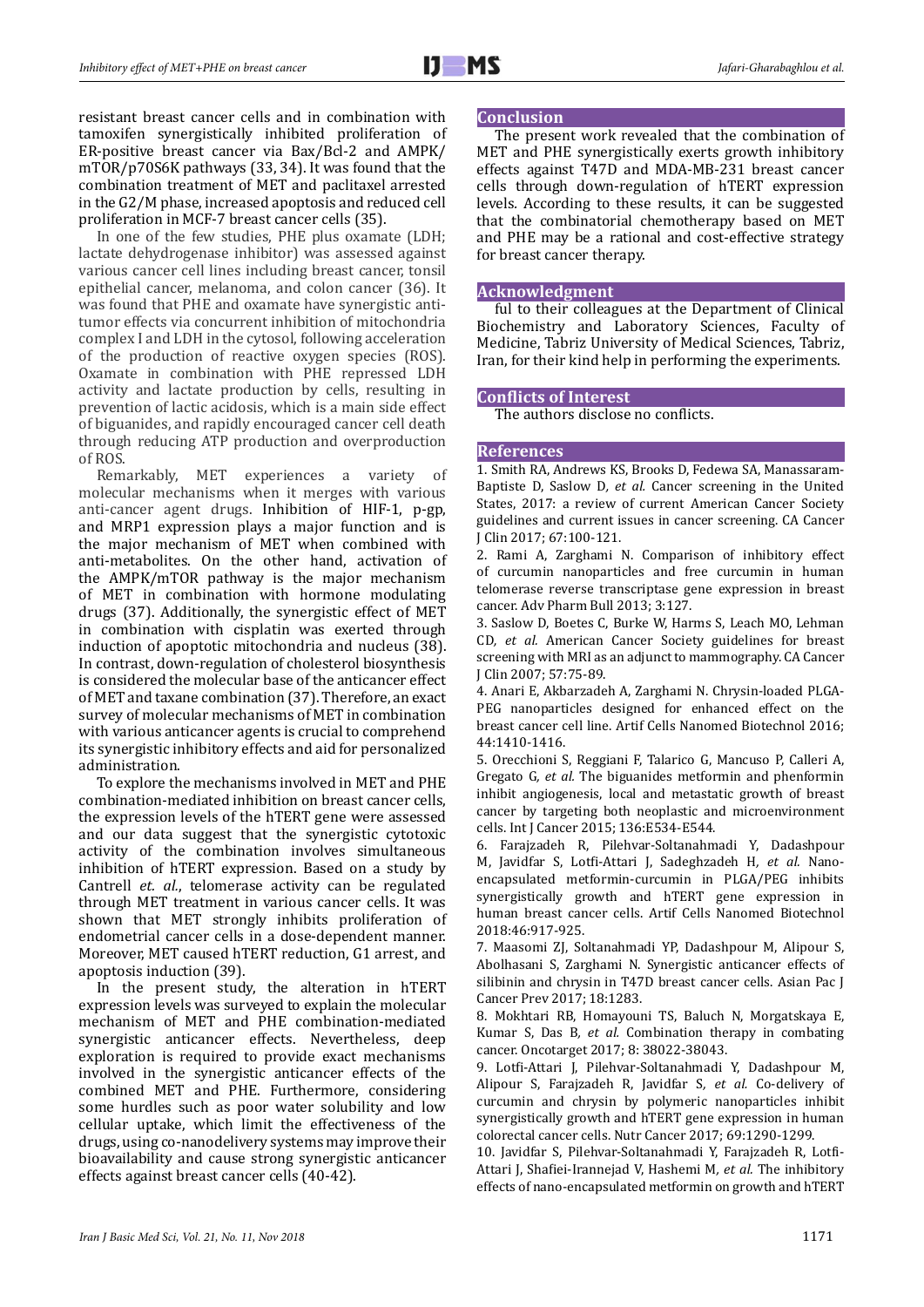expression in breast cancer cells. J Drug Deliv Sci Technol 2018; 43: 19-26.

11. Zhang H-H, Guo X-L. Combinational strategies of metformin and chemotherapy in cancers. Cancer Chemother Pharmacol 2016; 78:13-26.

12. Liu Z, Ren L, Liu C, Xia T, Zha X, Wang S. Phenformin induces cell cycle change, apoptosis, and mesenchymal-epithelial transition and regulates the AMPK/mTOR/p70s6k and MAPK/ERK pathways in breast cancer cells. PloS one 2015; 10:e0131207.

13. Alibakhshi A, Ranjbari J, Pilehvar-Soltanahmadi Y, Nasiri M, Mollazade M, Zarghami N. An update on phytochemicals in molecular target therapy of cancer: potential inhibitory effect on telomerase activity. Curr Med Chem Anticancer Agents 2016; 23:2380-2393.

14. Amirsaadat S, Pilehvar-Soltanahmadi Y, Zarghami F, Alipour S, Ebrahimnezhad Z, Zarghami N. Silibinin-loaded magnetic nanoparticles inhibit hTERT gene expression and proliferation of lung cancer cells. Artif Cells Nanomed Biotechnol 2017; 45:1649-1656.

15. Pirmoradi S, Fathi E, Farahzadi R, Pilehvar-Soltanahmadi Y, Zarghami N. Curcumin affects adipose tissue-derived mesenchymal stem cell aging through TERT gene expression. Drug Res (Stuttg) 2018; 68:213-221.

16. Sadeghzadeh H, Pilehvar-Soltanahmadi Y, Akbarzadeh A, Dariushnejad H, Sanjarian F, Zarghami N. The effects of nanoencapsulated curcumin-Fe3O4 on proliferation and hTERT gene expression in lung cancer cells. Anticancer Agents Med Chem 2017; 17:1363-1373.

17. Wang L, Soria J-C, Kemp BL, Liu DD, Mao L, Khuri FR. hTERT expression is a prognostic factor of survival in patients with stage I non-small cell lung cancer. Clin Cancer Res 2002; 8:2883-2889.

18. Tavakoli F, Jahanban-Esfahlan R, Seidi K, Jabbari M, Behzadi R, Pilehvar-Soltanahmadi Y*, et al.* Effects of nano-encapsulated curcumin-chrysin on telomerase, MMPs and TIMPs gene expression in mouse B16F10 melanoma tumour model. Artif Cells Nanomed Biotechnol 2018:1-12.

19. Rasouli S, Zarghami N. Synergistic Growth Inhibitory Effects of Chrysin and Metformin Combination on Breast Cancer Cells through hTERT and Cyclin D1 Suppression. Asian Pac J Cancer Prev 2018; 19:977-982.

20. Alimova IN, Liu B, Fan Z, Edgerton SM, Dillon T, Lind SE*, et al.* Metformin inhibits breast cancer cell growth, colony formation and induces cell cycle arrest *in vitro*. Cell cycle 2009; 8:909-915.

21. Dowling RJ, Zakikhani M, Fantus IG, Pollak M, Sonenberg N. Metformin inhibits mammalian target of rapamycin– dependent translation initiation in breast cancer cells. Cancer Res 2007; 67:10804-10812.

22. Zakikhani M, Dowling R, Fantus IG, Sonenberg N, Pollak M. Metformin is an AMP kinase–dependent growth inhibitor for breast cancer cells. Cancer Res 2006; 66:10269-10273.

23. McGuinness ME, Talbert RL. Phenformin-induced lactic acidosis: a forgotten adverse drug reaction. Ann Pharmacother 1993; 27:1183-1187.

24. Zhou J, Huang W, Tao R, Ibaragi S, Lan F, Ido Y*, et al.* Inactivation of AMPK alters gene expression and promotes growth of prostate cancer cells. Oncogene 2009; 28:1993.

25. Storozhuk Y, Hopmans S, Sanli T, Barron C, Tsiani E, Cutz J*, et al.* Metformin inhibits growth and enhances radiation response of non-small cell lung cancer (NSCLC) through ATM and AMPK. B Br J Cancer 2013; 108:2021-2032.

26. Li B, Takeda T, Tsuiji K, Kondo A, Kitamura M, Wong

TF*, et al.* The antidiabetic drug metformin inhibits uterine leiomyoma cell proliferation via an AMP-activated protein kinase signaling pathway. Gynecol Endocrinol 2013; 29:87-90. 27. Zordoky BN, Bark D, Soltys CL, Sung MM, Dyck JR. The anti-proliferative effect of metformin in triple-negative MDA-MB-231 breast cancer cells is highly dependent on glucose concentration: implications for cancer therapy and prevention. Biochim Biophys Acta 2014; 1840:1943-1957.

28. Iliopoulos D, Hirsch HA, Struhl K. Metformin decreases the dose of chemotherapy for prolonging tumor remission in mouse xenografts involving multiple cancer cell types. Cancer Res 2011; 71:3196-3201.

29. Liu H, Scholz C, Zang C, Schefe JH, Habbel P, Regierer A-C*, et al.* Metformin and the mTOR inhibitor everolimus (RAD001) sensitize breast cancer cells to the cytotoxic effect of chemotherapeutic drugs *in vitro*. Anticancer Res 2012; 32:1627-1637.

30. Soo JS-S, Ng C-H, Tan SH, Malik RA, Teh Y-C, Tan B-S*, et al.* Metformin synergizes 5-fluorouracil, epirubicin, and cyclophosphamide (FEC) combination therapy through impairing intracellular ATP production and DNA repair in breast cancer stem cells. Apoptosis 2015; 20:1373-1387.

31. Vazquez-Martin A, Oliveras-Ferraros C, Del Barco S, Martin-Castillo B, Menendez JA. The anti-diabetic drug metformin suppresses self-renewal and proliferation of trastuzumabresistant tumor-initiating breast cancer stem cells. Breast Cancer Res Treat 2011; 126:355-364.

32. Cufí S, Corominas-Faja B, Vazquez-Martin A, Oliveras-Ferraros C, Dorca J, Bosch-Barrera J*, et al.* Metformin-induced preferential killing of breast cancer initiating CD44+ CD24−/ low cells is sufficient to overcome primary resistance to trastuzumab in HER2+ human breast cancer xenografts. Oncotarget 2012; 3:395-398.

33. Ma J, Guo Y, Chen S, Zhong C, Xue Y, Zhang Y*, et al.* Metformin enhances tamoxifen-mediated tumor growth inhibition in ERpositive breast carcinoma. BMC cancer 2014; 14:172-183.

34. Jang SY, Kim A, Kim JK, Kim C, Cho Y-H, Kim J-H*, et al.* Metformin inhibits tumor cell migration via down-regulation of MMP9 in tamoxifen-resistant breast cancer cells. Anticancer Res 2014; 34:4127-4134.

35. Rocha GZ, Dias MM, Ropelle ER, Osório-Costa F, Rossato FA, Vercesi AE*, et al.* Metformin amplifies chemotherapy-induced AMPK activation and antitumoral growth. Clin Cancer Res 2011; 17:3993-4005.

36. Miskimins WK, Ahn HJ, Kim JY, Ryu S, Jung Y-S, Choi JY. Synergistic anti-cancer effect of phenformin and oxamate. PloS one 2014; 9:e85576.

37. Peng M, Darko KO, Tao T, Huang Y, Su Q, He C*, et al.* Combination of metformin with chemotherapeutic drugs via different molecular mechanisms. Cancer Treat Rev 2017; 54:24-33.

38. Uehara T, Mitsuhashi A, Tsuruoka N, Shozu M. Metformin potentiates the anticancer effects of cisplatin under normoxic conditions *in vitro*. Oncol Rep 2015; 33:744-750.

39. Cantrell LA, Zhou C, Mendivil A, Malloy KM, Gehrig PA, Bae-Jump VL. Metformin is a potent inhibitor of endometrial cancer cell proliferation—implications for a novel treatment strategy. Gynecol Oncol 2010; 116:92-98.

40. Montazeri M, Pilehvar-Soltanahmadi Y, Mohaghegh M, Panahi A, Khodi S, Zarghami N*, et al.* Antiproliferative and apoptotic effect of dendrosomal curcumin nanoformulation in P53 mutant and wide-type cancer cell lines. Anticancer Agents Med Chem 2017; 17:662-673.

41. Mohammadian F, Pilehvar-Soltanahmadi Y, Zarghami F,